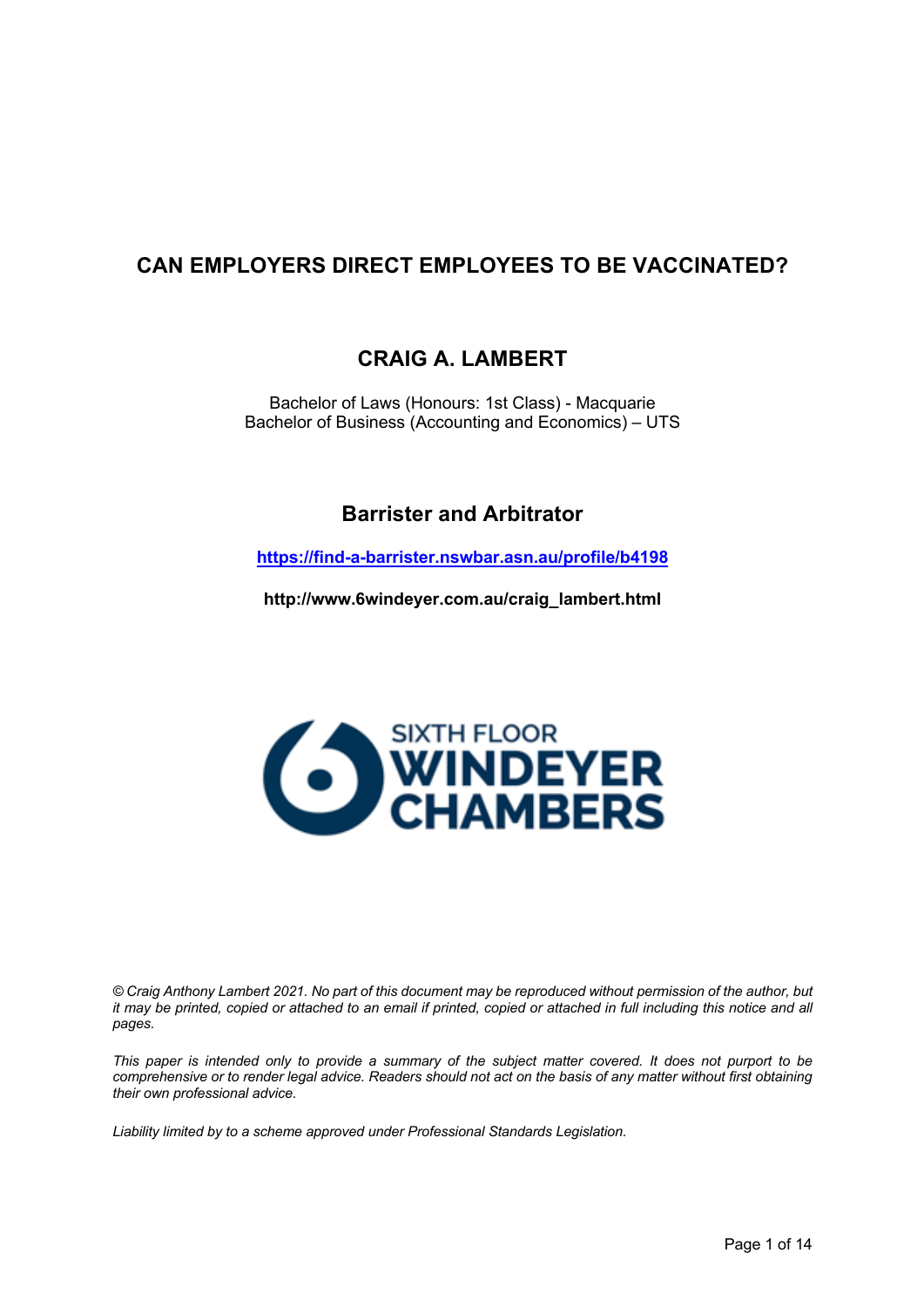### **CAN EMPLOYERS DIRECT EMPLOYEES TO BE VACCINATED?**

#### **What is a lawful management direction?**

1. As long ago as 1938 the High Court of Australia in *R v Darling Island Stevedoring & Lighterage Co Ltd; Ex parte Halliday* held that:

> *"If a command relates to the subject matter of the employment and involves no illegality, the obligation of the servant to obey it depends at common law upon its being reasonable. In other words, the lawful commands of an employer which an employee must obey are those which fall within the scope of the contract of service and are reasonable…But what is reasonable is not to be determined, so to speak, in vacuo. The nature of the employment, the established usages affecting it, the common practices which exist and the general provisions of the instrument, in this case an award, governing the relationship, supply considerations by which the determination of what is reasonable must be controlled. When an employee objects that an order, if fulfilled, would expose him to risk, he must establish a case of substantial danger outside the contemplation of the contract of service"<sup>1</sup>*

- 2. The above case established that there is a term implied by law in all contracts of employment that requires an employee to obey lawful and reasonable commands or directions of an employer provided those directions *"fall within the scope of the contract"* of employment, they involve *"no illegality*" and are "reasonable".
- 3. To be lawful, a direction does not require a positive statement of law endorsing an action; a direction can be classified as lawful provided that it does not involve illegality and "*falls reasonably within the scope of service of the employee*" 2.
- 4. It has also long been established that the power of employer to command or direct an employee in the performance of their work and their conduct in the workplace is lawful and an essential component of the employment relationship.

#### **What constitutes a reasonable management direction?**

5. As set out above, the right of an employer to direct their employee is implied at common law and stems from the ability of an employer to exert control over their employees. Employees, therefore, have a duty of obedience which requires an employee to comply with any lawful and reasonable direction given by a superior<sup>3</sup>,or otherwise contained in an employer's policies and procedures<sup>4</sup>. A breach of this

<sup>1</sup> (1938) 60 CLR 601

<sup>2</sup> See *Grant v BHP Coal Pty Ltd (No 2)*[2015] FCA 1374, at [142], endorsing the decision of the Full Bench in *Grant v BHP Coal Pty Ltd* [2014] FWCFB 3027, at [110].

<sup>&</sup>lt;sup>3</sup> R v Darling Island Stevedoring and Lighterage Co Ltd; Ex parte Halliday; Ex parte Sullivan [1938] HCA 44, (1938) 60 CLR 601, at 621.

<sup>4</sup> *Downe v Sydney West Area Health Service (No 2) [2008] NSWSC 159 (3 July 2008)* at [342]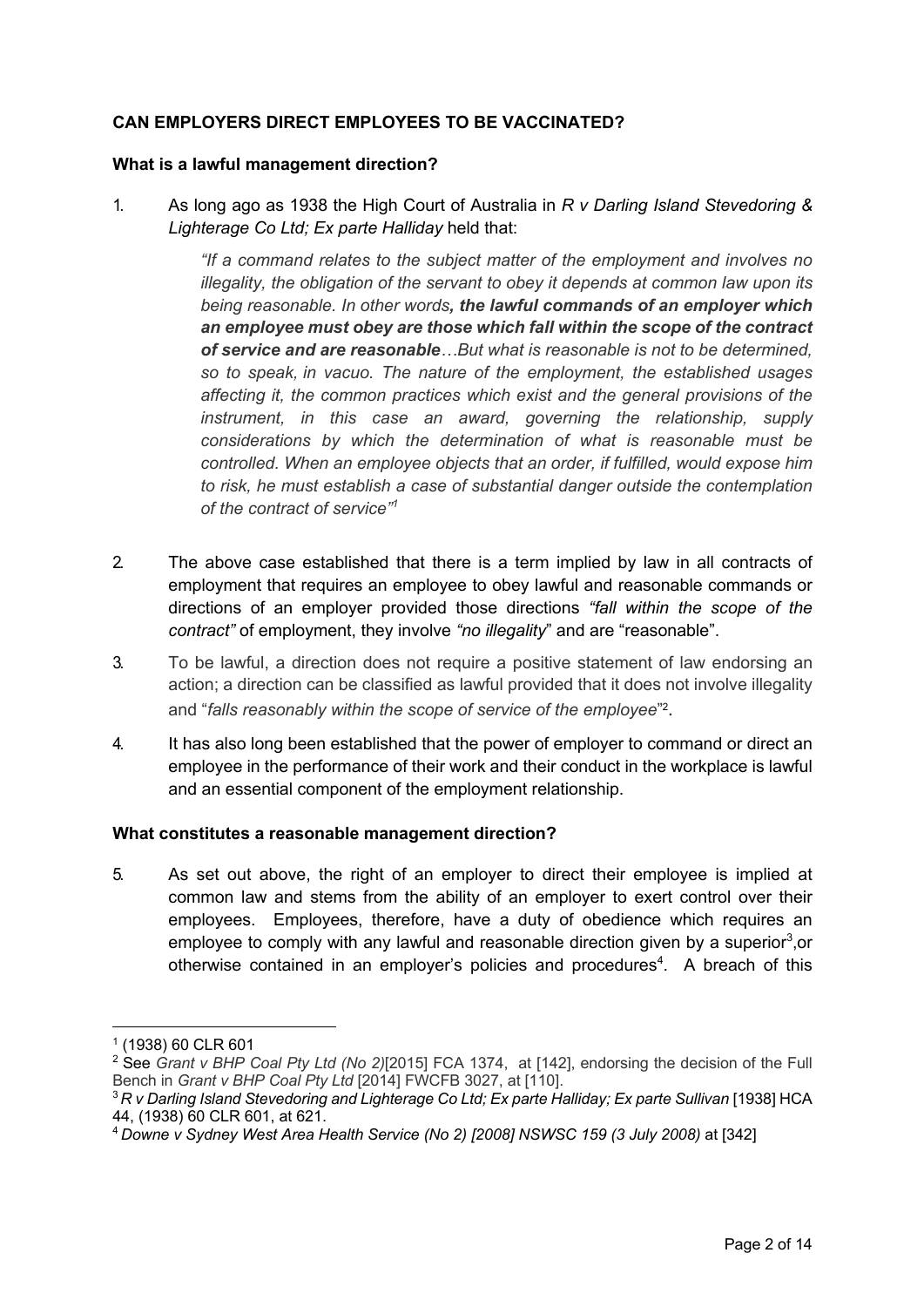implied duty constitutes a breach of contract; this misconduct may provide the basis of a valid reason for dismissal.

- 6. Conversely, where an employee fails or refuses to comply with a direction that is either unlawful or unreasonable, no cause of action manifests. Failure to follow such a direction does not provide a valid reason for dismissal.<sup>5</sup>
- 7. If there is no express term in the employment contract, award or enterprise agreement governing the employment relationship which specifies the obligation to follow a reasonable management direction, then the implied duty will operate only to the extent that it is not contrary with the express terms contained within the instrument governing the employment<sup>6</sup>.
- 8. The question of what is reasonable is a question of fact and balance; it is not material that a "*better*" direction may exist; a determination of what is reasonable must be assessed against factors relevant to the employment relationship7.
- 9. The direction must relate to the subject matter of the employment, which is informed by the *"nature of the work the employee is engaged to do, the terms of the contract, and customary practices or the course of dealings between the parties."8*

#### **Is a direction requiring an employee to vaccinated lawful?**

- 10. In the current pandemic environment a pressing question for all employers has become "Is it lawful and reasonable to direct that all their employees be vaccinated against the Covid19 virus?
- 11. Unfortunately, at this time, there is no generic answer to this question that can be applied across all workplaces and in all workplace situations and relationships.
- 12. Because the question of whether a direction to an employee is lawful and reasonable means that the "*nature of the employment, the established usages affecting it, the common practices which exist and the general provisions of the instrument… governing the relationship",* (which may be a either a common law contract and/or an award or an enterprise agreement) needs be taken into account then until such time as the Federal Government legislates accordingly then the answer will depend on the circumstances of each employers workplace.
- 13. Importantly what the case law establishes is that a direction to vaccinate must fall within the scope of service of the employee.

<sup>5</sup> See *Ms Bou-Jamie Barber v Goodstart Early Learning Ltd* [2021] FWC 2156 at [343]

<sup>6</sup>See *Australian Colliery Staff Association v Queensland Mines Rescue Service* [1999] FCA 395, (1999) 88 IR 78 at [48] where an express stipulation as to location limited the ability of the employer to reasonably direct the employee to another site.

<sup>&</sup>lt;sup>7</sup> See Construction, Forestry, Mining and Energy Union v Glencore Mt Owen Pty Ltd [2015] FWC 7752, at [8]-[11].

<sup>8</sup> See *Briggs v AWH Pty Ltd* (2013) 231 IR 159, at [8].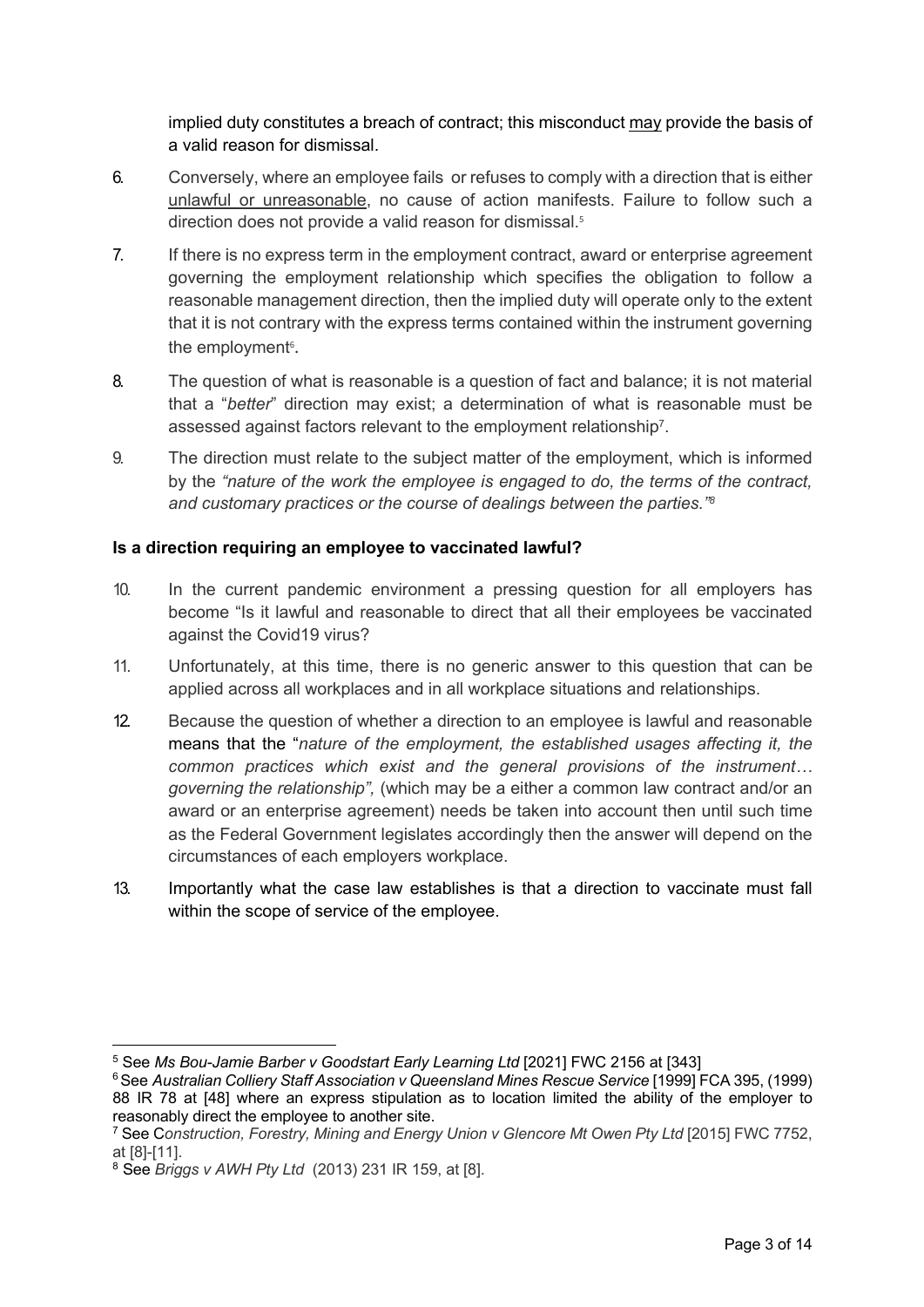#### **Do the statutory duties of employers or employees enable a Vaccination Direction?**

14. Section 19 of the Commonwealth *Work Health and Safety Act* 2011 specifies;

*(1) A person conducting a business or undertaking must ensure, so far as is reasonably practicable, the health and safety of:*

*(a) workers engaged, or caused to be engaged by the person; and*

*(b) workers whose activities in carrying out work are influenced or directed by the person;*

*while the workers are at work in the business or undertaking.*

*(2) A person conducting a business or undertaking must ensure, so far as is reasonably practicable, that the health and safety of other persons is not put at risk from work carried out as part of the conduct of the business or undertaking.*

*(3) Without limiting subsections (1) and (2), a person conducting a business or undertaking must ensure, so far as is reasonably practicable:*

*(a) the provision and maintenance of a work environment without risks to health and safety; and…*

*(c) the provision and maintenance of safe systems of work; and…*

*(e) the provision of adequate facilities for the welfare at work of workers in carrying out work for the business or undertaking, including ensuring access to those facilities; and*

*(f) the provision of any information, training, instruction or supervision that is necessary to protect all persons from risks to their health and safety arising from work carried out as part of the conduct of the business or undertaking; and*

*(g) that the health of workers and the conditions at the workplace are monitored for the purpose of preventing illness or injury of workers arising from the conduct of the business or undertaking.*

- 15. It is clear from the above that an active and positive duty is imposed on an employer, where it is reasonably practicable to do so, to prevent the health and safety of not just workers but also others, including visitors to the workplace, being put at risk.
- 16. As the High Court said in *Work Health Authority v Outback Ballooning Pty Ltd<sup>9</sup> ;*

*"Although the requirement of reasonable practicability in s 19(2) is formulated in similar terms to a standard of care in … negligence, it is a higher duty than the common law. Section 19(2) is part of a strict liability duty to "ensure" a result. The offence is based upon risk, not outcome."*

<sup>9</sup> [2019] HCA 2 at [162] – [163]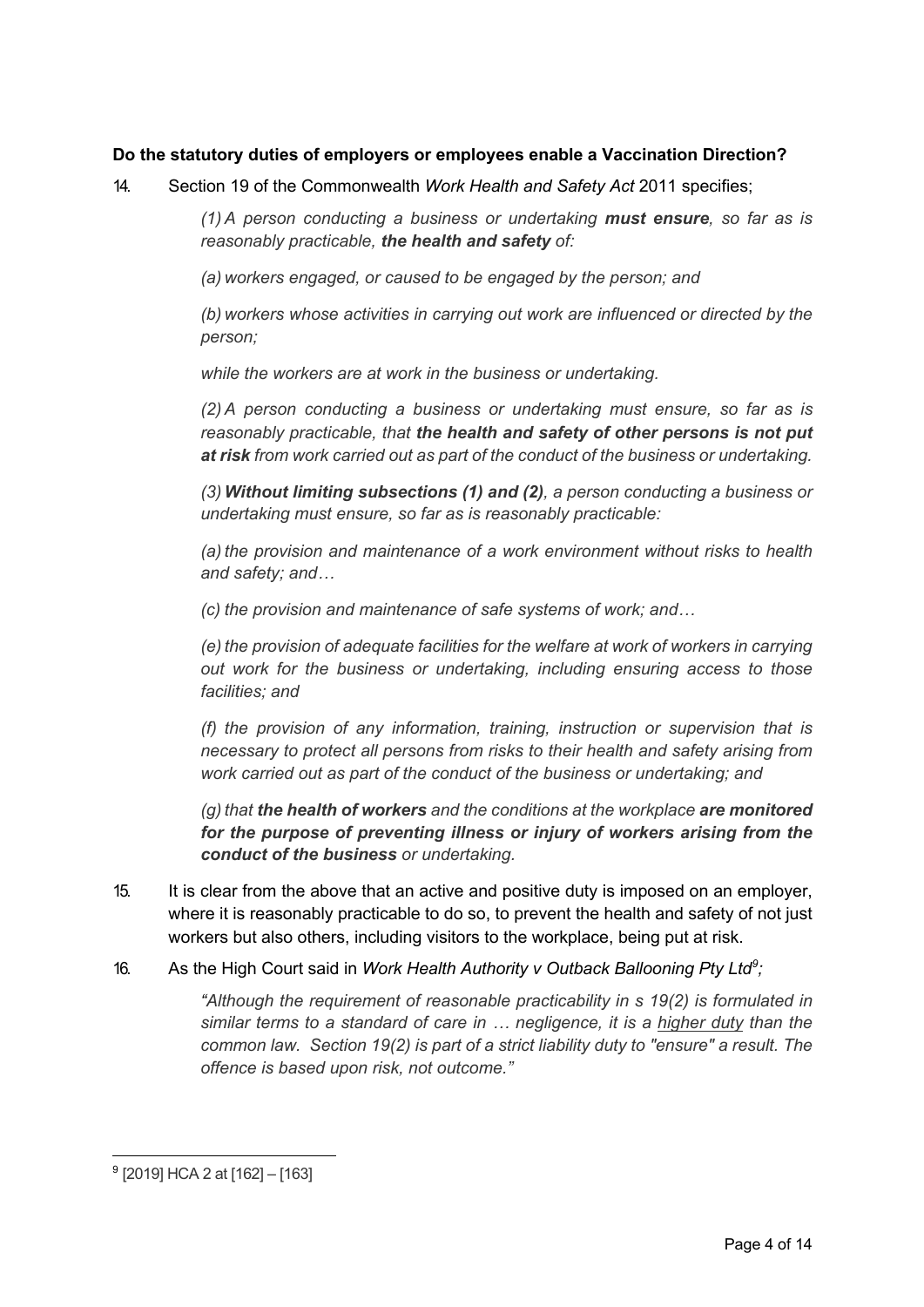- 17. It seems only logical therefore that the duty to ensure the health and safety of workers and others extends to preventing the risk of Covid 19 infection in the workplace and therefore may, where it is reasonably practicable to do so, include but does not necessary require a lawful and reasonable direction that employees be vaccinated in order to not adversely affect the health and safety of other persons in the workplace.
- 18. Section 28 of the Commonwealth *Work Health and Safety Act* 2011 specifies;

*"While at work, a worker must:*

*(a) take reasonable care for his or her own health and safety; and*

*(b) take reasonable care that his or her acts or omissions do not adversely affect the health and safety of other persons; and*

*(c) comply, so far as the worker is reasonably able, with any reasonable instruction that is given by the person conducting the business or undertaking to allow the person to comply with this Act; and*

*(d) co-operate with any reasonable policy or procedure of the person conducting the business or undertaking relating to health or safety at the workplace that has been notified to workers.* 

19. On this basis alone, it can be argued that an employee has in the scope of their employment a duty, where they are reasonably able to do so, to comply with reasonable and lawful direction by an employer to be vaccinated in order to not adversely affect the health and safety of other persons in the employers workplace.

#### **Do the statutory duties of employers or employees enable Covid testing?**

- 20. The above requirement that "*the health of workers and the conditions at the workplace are monitored for the purpose of preventing illness or injury of workers arising from the conduct of the business"10* is often relied upon by an employer when requiring drug and alcohol testing of employees who are suspected of being under the influence of drugs and alcohol in the workplace, particularly in dangerous occupations, and potentially placing other employees at risk of harm.
- 21. When referring to the requirement in the *Occupational Health and Safety Act* 2004 (Vic) that "*An employer must, so far as is reasonably practicable (a) monitor the health of employees of the employer; and (b) monitor conditions at any workplace under the employer's management and control"11* not dissimilar to section 19(3)(g) of the now Commonwealth Act set out above, the Federal Court when considering the issue of whether an employer in New South Wales could lawfully require a reinstated employee to undergo a medical examination before reporting for work on reinstatement held;

*"It is in my opinion, essential for compliance with the above duties, that an employer be able, where necessary, to require an employee to furnish particulars and/or medical evidence affirming the employee's continuing fitness to undertake duties. Likewise, an employer should, where there is a genuine indication of a need for it, also be able to require an employee, on reasonable terms, to* 

<sup>10</sup> See s.19(3)(g) of the *Work Health and Safety Act* 2011 (Cth)

<sup>11</sup> See s.22(1) of the *Occupational Health and Safety Act* 2004 (Vic)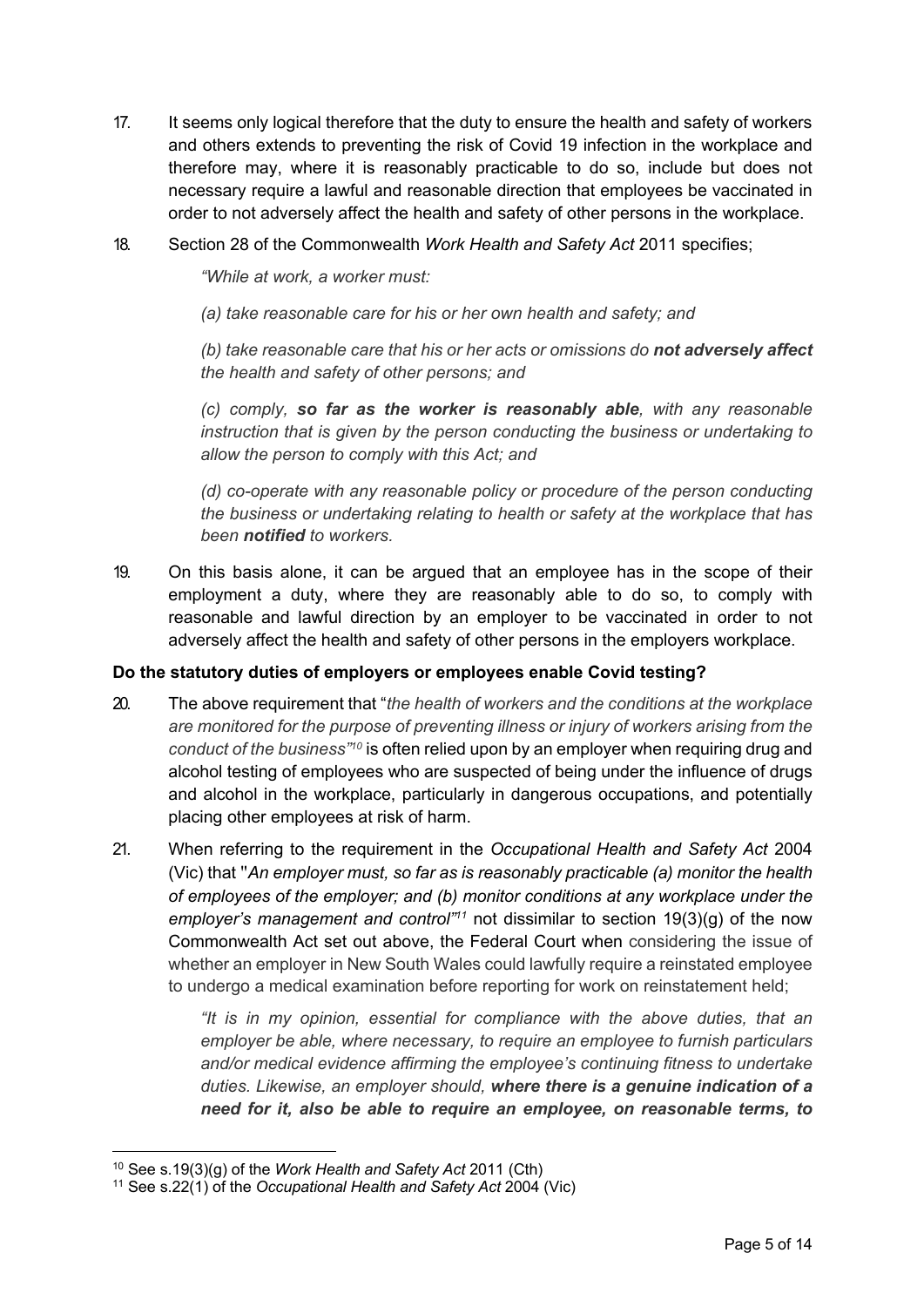*attend a medical examination to confirm his or her fitness. This is likely to be particularly pertinent in dangerous work environments…The question whether it is reasonable for an employer to request an employee to attend a medical examination will always be a question of fact as will the question of what are reasonable terms for the undertaking of the medical examination. The matters will generally require a sensitive approach including, as far as possible, respect for privacy. Nevertheless, I assume that there now should be implied by law into contracts of employment terms such as those set out in the first two sentences of the preceding paragraph* (being sections 22(1)(a) & (b) above)*, on the basis that such terms pass the test of 'necessity' accepted by McHugh and Gummow JJ in Byrne v Australian Airlines Ltd (1995) 185 CLR 410 at 450."12*

- 22. In light of the above, where there is a genuine indication that an employee is suffering from apparent Covid symptoms it would be lawful and reasonable for an employer to direct that the employee undertake a Covid-19 test in order "*that the health of workers and the conditions at the workplace are monitored for the purpose of preventing illness or injury of workers."13*
- 23. Of-course before simply ordering that employees undertake Covid testing it will be necessary that an employer first consult with employees<sup>14</sup> publish a sufficiently detailed Covid testing policy setting out when employees will be required to undertake testing, the conditions under which such testing is to be performed and ensure they adhere to the terms of that policy as in *Shannon Green v Lincon Logistics Pty Ltd T/A Lincon Hire & Sales* (2017) FWC 4916, an inadequate drug and alcohol policy and its incorrect implementation allowed an employee to succeed in their claim for unfair dismissal.
- 24. Where possible employers should also consider varying current contracts of employment and amending future employment contracts or renegotiating enterprises agreement to obtain the consent of employees to Covid testing.

**What considerations need to be taken into account when issuing a Vaccination Direction?**

25. In assessing whether an employer might issue a blanket direction to their entire workforce or alternatively to an individual worker to be vaccinated the recent cases of *Ms Bou-Jamie Barber v Goodstart Early Learning Ltd15, Kimber v Sapphire Coast Community Aged Care Ltd16* and *Glover v Ozcare17* provide some guidance to employers as to relevant factors an employer should take into consideration where they are considering make such an order. Unfortunately, at this time, each of these cases deal with the flu vaccine and employers operating in the child care, aged care and home care service industries where by definition employees had face to face contact with potentially 'vulnerable' clients.

<sup>15</sup> [2021] FWC 2156

<sup>12</sup> See *Blackadder v Ramsay Butchering Services Pty Ltd* [2002] FCA 603; (2002) 118 FCR 395 at [411] quoted with approval in *Thompson v IGT (Australia) Pty Limited* [2008] FCA 994 (5 June 2008)

 $13$  Ibid at Note 10

<sup>14</sup> See s.47 of the *Work Health and Safety Act* 2011(Cth) that imposes a duty to consult workers likely to be affected by a matter related to their health and safety

<sup>&</sup>lt;sup>16</sup> [2021] FWC 1818

<sup>&</sup>lt;sup>17</sup> [2021] FWC 2989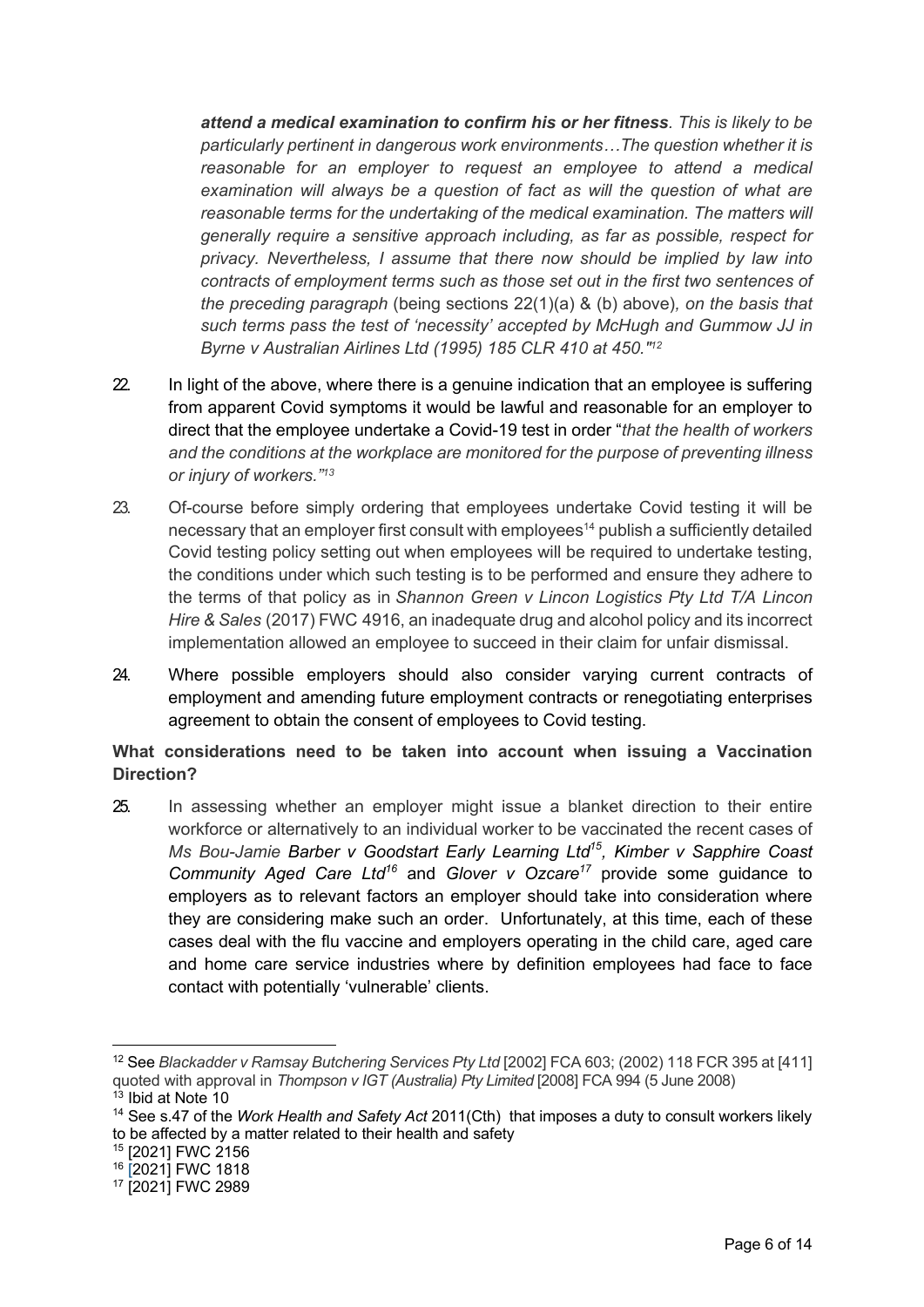- 26. Nonetheless the principles that emerge from these cases determined by the Fair Work Commission and dealing with the question of compulsory vaccination can be summarised as follows;
	- (i) The environment in which an employer operates is pivotal in determining what is considered reasonable; it provides the surrounding context upon which an employer must inform their decision<sup>18</sup>; and
	- (ii) An employer organisation in fulfilling their obligation to best deliver their services, may decide on what they perceive to be the correct option and such a management prerogative is not to be lightly curtailed, unless it would be unreasonable to do so. It is not for the Commission to determine how an employer should organise its enterprise, or to find that the policy is unreasonable due to the presence of a potentially more favourable approach; and
	- (iii) In deciding to opt for mandatory vaccination for their staff, due consideration needs to be given to the various other controls that are available of the nature of the recognised hierarchy of work health and safety controls<sup>19</sup>, and whether they are ineffective or impractical to implement with respect to potential infection; and
	- (iv) Where an employer operates within a highly regulated environment, which creates statutory obligations beyond that of a normal employer and safety and quality care are of paramount importance then this is the environment in which an employer's policy to vaccinate will be scrutinised by a Court or Tribunal<sup>20</sup>; and
	- (v) It does not seem far-fetched to say that the process of implementing mandatory vaccination may make an employee feel threatened that they must provide their consent to the vaccination, or face termination (or otherwise qualify for a medical exemption). However, this is not the equivalent of a threat of being forcibly vaccinated; 21and
	- (vi) A refusal to be vaccinated where an employee is unable to perform the inherent requirements of their position, such as being required to be in a particular place or dealing with particular persons because they have not been vaccinated $22$  can constitute a valid reason for termination; and
	- (vii) Where an employee who refuses to be vaccinated is not treated differently when compared to others, and all employees who decline vaccination are managed equally as non-vaccinated employees in accordance with a published Vaccination/ Immunisation Policy then such treatment does not amount to discrimination.23

<sup>23</sup> See Glover v Ozcare [2021] FWC 2989 at [218] & [219] and *Darvel v Australian Postal Corporation* (2010) 195 IR 307, [21]-[26].

<sup>18</sup> Ibid Note 5 at [343]

<sup>19</sup> See https://www.safeworkaustralia.gov.au/risk#controlling-risks-using-the-hierarchy

 $20$  Ibid Note 5 at  $[346]$ 

 $21$  Ibid Note 5 at  $\overline{356}$ 

<sup>22</sup> See *Jennifer Kimber v Sapphire Coast Community Aged Care Ltd* [2021] FWC 1818 (29 April 2021)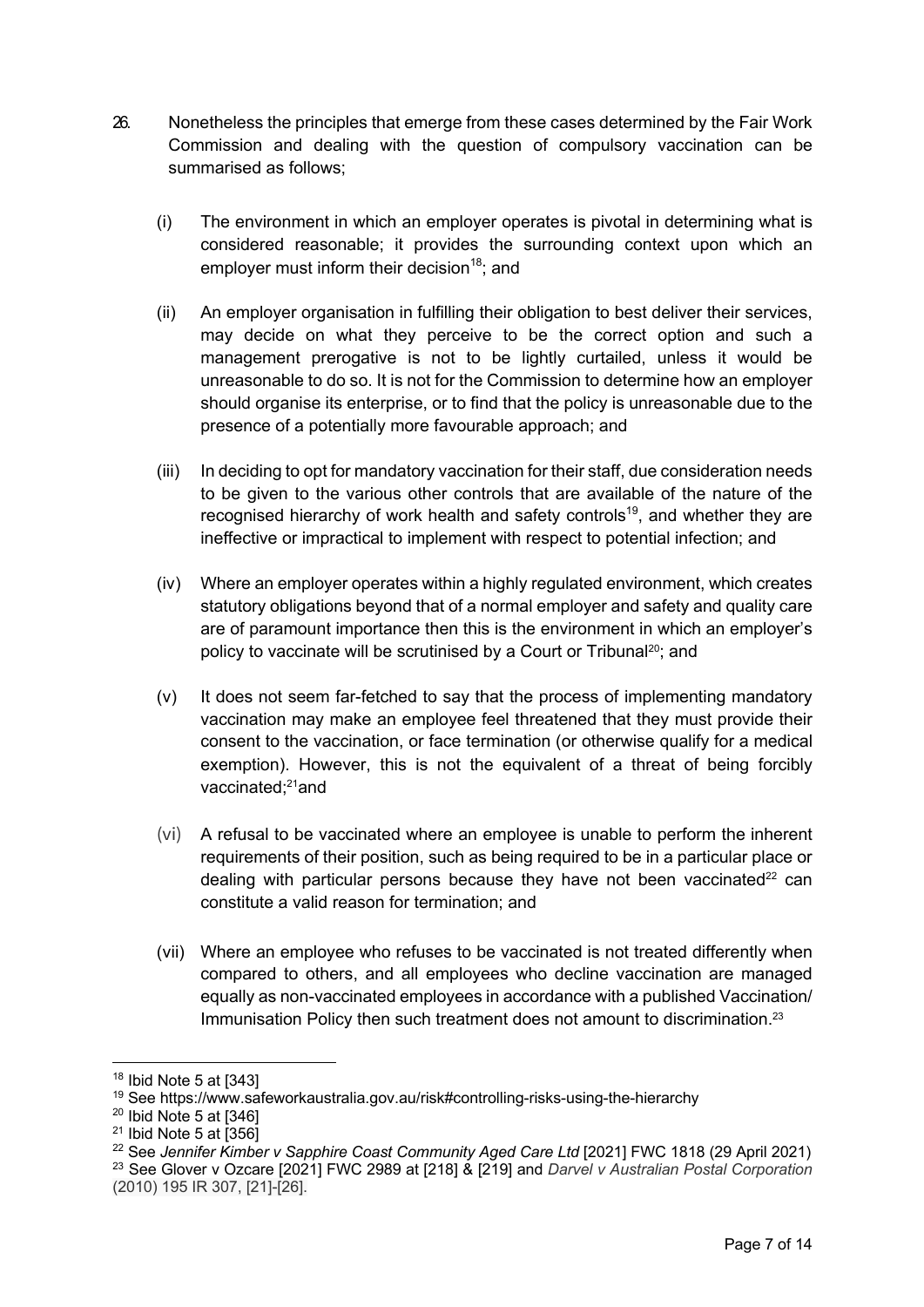- (viii) In determining the reasonableness of any Employee Vaccination/Immunisation Policy, it is necessary to do so against the backdrop of managerial prerogative and that it is a decision a business considers necessary to take to safeguard its clients and employees as far as it is practicable to do  $so<sup>24</sup>$  and in this regard the vulnerability of clients and employees and risk of spreading and the capacity to prevent infection will be highly relevant.
- 27. These three well-reasoned Fair Work Commission cases although not binding authority on superior Australian Courts nonetheless offer guidance on the likely approach a superior court might take to the issue of mandatory vaccination.

#### **In what other circumstances could a Vaccination Direction be lawful and reasonable?**

- 28. Clearly, where it is an inherent requirement that an employee's position requires them to be in a particular place and dealing with particular persons and because they have not been vaccinated they pose a risk to the health and safety of those persons, particularly where those persons are vulnerable due to age or pre-existing medical conditions the cases show that an employer is lawfully able to issue a direction to that employee to receive a Covid-19 vaccination.
- 29. Further, the case of *Teslime Kuru v Cheltenham Manor Pty Ltd*<sup>25</sup> where Cheltenham Manor, an aged care facility, demonstrates that an employer can lawfully issue a direction that requires the wearing of personal protective equipment ('PPE') such as masks, enforce social distancing and divide the workplace into zones prohibiting staff from one zone from interacting with staff from another zone in order to protect the health and safety of vulnerable clients.
- 30. The concept of protection of vulnerable persons from risks to their health and safety would presumably also extend to protecting those employees in workplaces that an employer knows to be vulnerable due to pre-existing medical conditions or compromised immune systems other than just in the fields of child, aged and health care.
- 31. This would be particularly so where immune compromised staff are unable to be isolated and where other measures such as distancing and the constant wearing of PPE is impractical given the nature of the work being performing thereby enabling an employer to issue a direction to other employees working in close and frequent proximity to the at risk worker to be Covid-19 vaccinated.
- 32. Apart from the above child care, aged care and home care cases, an employer is presumably lawfully able to issue a Covid-19 vaccination direction to other workers who frequently deal with large numbers of different people outside the workplace in the course of preforming their normal employment duties and more likely than not will

<sup>24</sup> See Glover v Ozcare [2021] FWC 2989 at [257]

<sup>25</sup> [2021] FWC 949 (24 February 2021)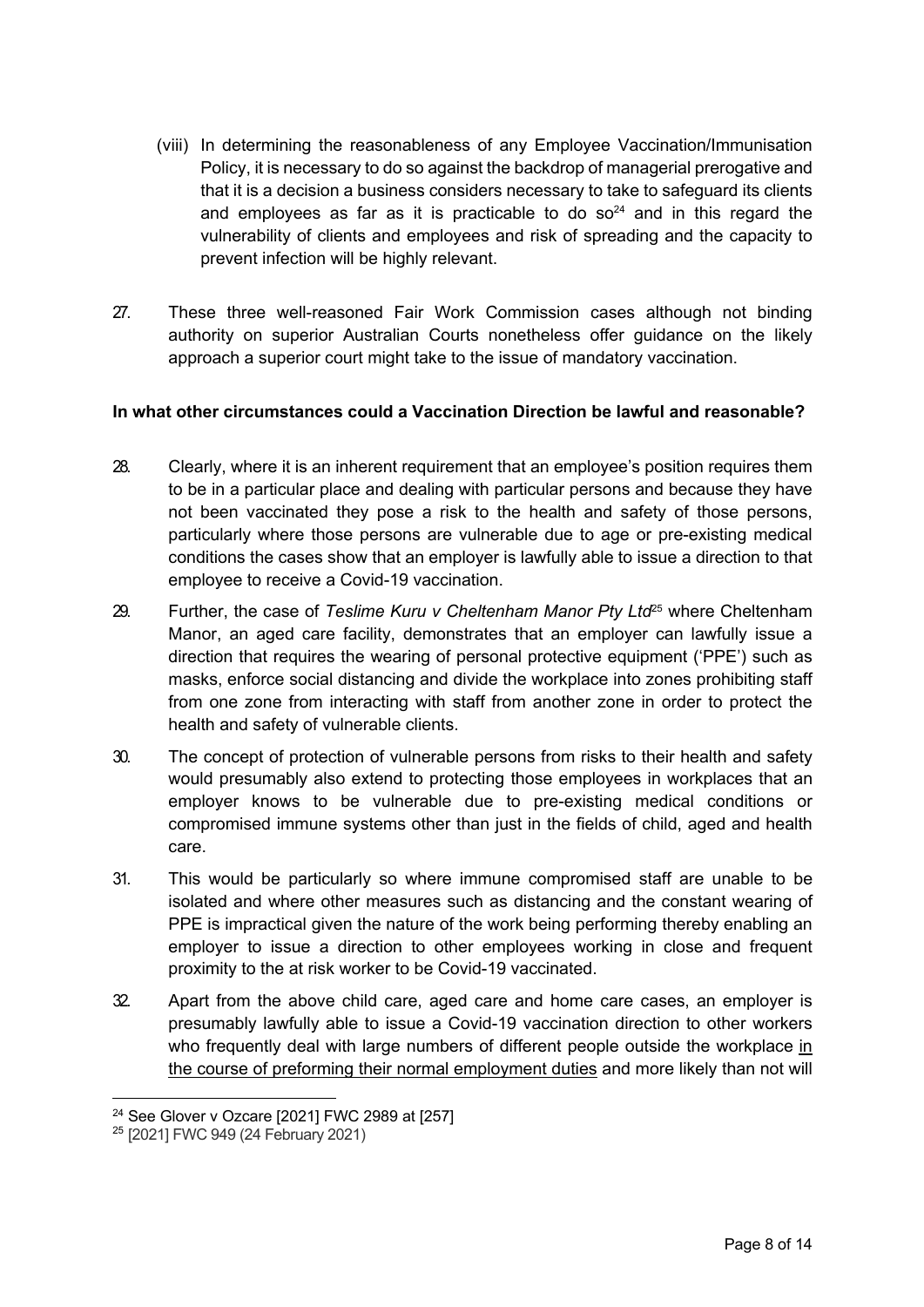come into contact with the Covid 19 virus and therefore likely to spread the virus upon returning to the workplace, for example transport workers, delivery drivers, and workers visiting and working in numerous locations.

#### **In what circumstances could a Vaccination Direction be unlawful and unreasonable?**

- 33. It is beyond the scope of this paper to examine in detail the discrimination laws that operate at both a Federal and States levels across Australia. In particular, it does not deal with subject of potential religious discrimination as it does not at this time ground a federal cause of action but, nonetheless, may be indirectly captured by state legislation of the nature of *Anti-Discrimination Act 1977* (NSW) which prohibits discrimination on the basis of ethno-religious or national origins.
- 34. Suffice it to says that any employer considering issuing a Vaccination Direction must be aware of the potential for such a direction to conflict with any of the following discrimination laws and should seek specific legal advice specific to their circumstances:

*Age Discrimination Act 2004* (Cth)

*Australian Human Rights Commission Act 1986* (Cth)

*Disability Discrimination Act 1992* (Cth)

*Sex Discrimination Act 1984* (Cth)

In particular s.342 of the *Fair Work Act 2009* (Cth)

Australian Capital Territory – *Discrimination Act 1991* (ACT)

New South Wales – *Anti-Discrimination Act 1977* (NSW)

Northern Territory – *Anti-Discrimination Act 1996* (NT)

Queensland – *Anti-Discrimination Act 1991* (QLD)

South Australia – *Equal Opportunity Act 1984* (SA)

Tasmania – *Anti-Discrimination Act 1998* (TAS)

Victoria – *Equal Opportunity Act 2010* (VIC)

Western Australia – *Equal Opportunity Act 1984* (WA)

35. In this regard, a Vaccination Direction should only be issued after taking into account the nature of the particular workplace and the individual circumstances of each employee and will need to have the capacity to accommodate employees who object to being vaccinated on the basis of one of the attributes protected in the above discrimination acts.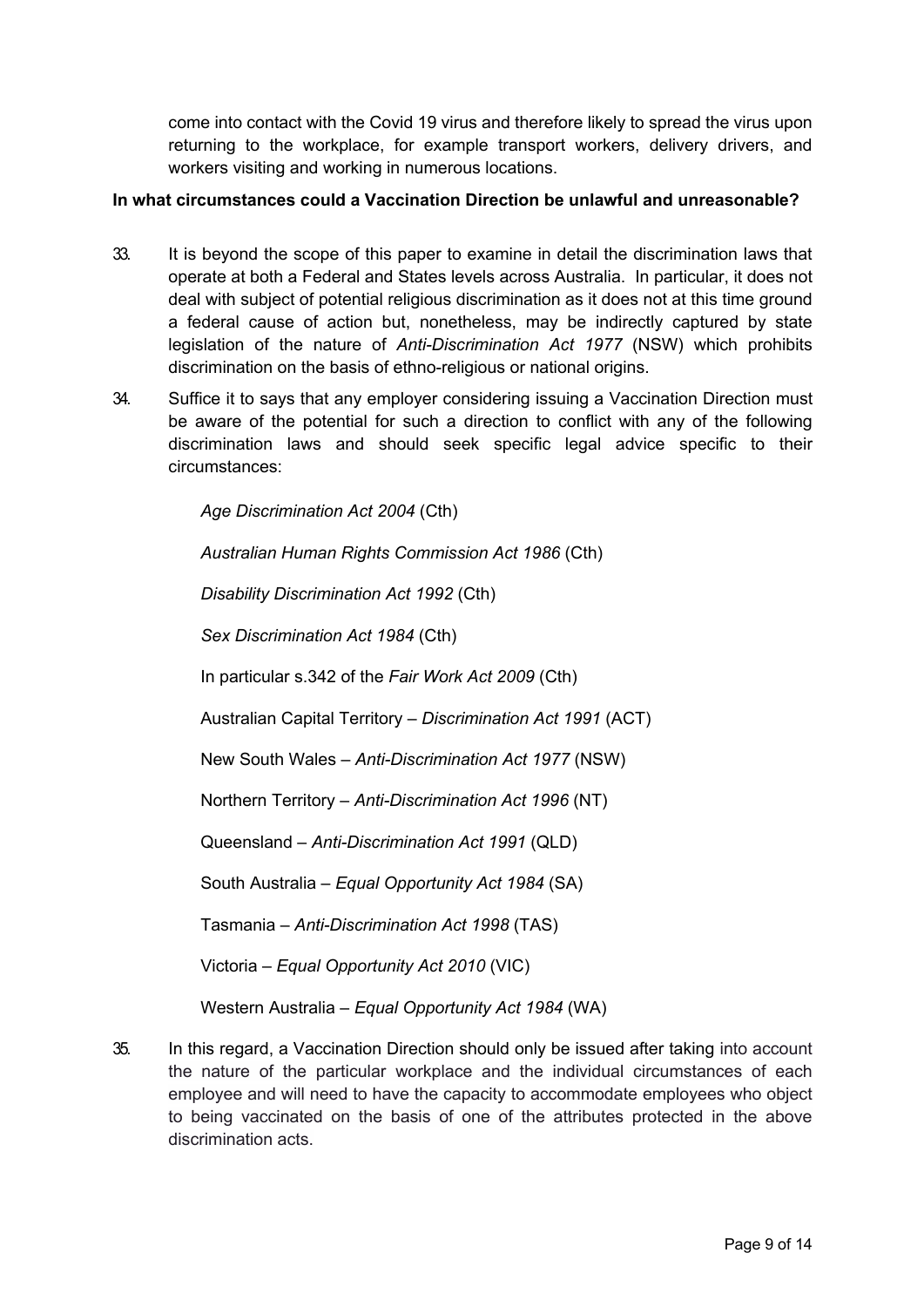- 36. There will of-course be valid medical reasons why employees may not be able to comply with a Vaccination Direction, or may decide not to comply given their particular circumstances such as pregnancy, disability or even age.
- 37. The *Sex Discrimination Act 1984* (Cth) (the "SDA"), the *Disability Discrimination Act 1992* (Cth) (the "DDA") and the *Age Discrimination Act 2004* (Cth) (the "ADA") make it unlawful to discriminate in employment on the grounds of pregnancy, disability and age.
- 38. Importantly the DDA defines disability to include *"(c) the presence in the body of organisms causing disease or illness; or (d) the presence in the body of organisms capable of causing disease or illness…and includes a disability that: (h) presently exists; or (i) previously existed but no longer exists; or (j) may exist in the future…; or (k) is imputed to a person".26*
- 39. A blanket Vaccination Direction that mandates COVID-19 vaccinations without exception for all staff, including people with disabilities, medical conditions or who are pregnant, will more likely than not conflict with 'indirect discrimination' provisions in the SDA, the DDA and the ADA and may provide an employee grounds for an unfair dismissal claim in the instance of the employee refusing to comply with a Vaccination Direction and the employer terminating the employment on that basis.
- 40. In the instance of Covid 19 Vaccination Direction an employer might also indirectly discriminate against an employee if they required the employee to comply with a blanket Vaccination Direction and the employee was unable to do so because of an attribute protected under one of the above acts and it results in them being disadvantaged by being treated differently to other employees or as the *Fair Work Act 2009* (Cth) states the employer discriminates *"between the employee and other employees"*.
- 41. Further under the SDA, DDA, and ADA indirect discrimination may even occur if an employer requires, or proposes to require, that a person comply with a blanket direction. Thus an employer does not even need to enforce a blanket Vaccination Direction through termination or suspension to potentially engage in unlawful discrimination.
- 42. It is, however, a defence to a claim of indirect discrimination if the Vaccination Direction can be shown to be 'reasonable' in the particular circumstances of the particular employer and the particular employee which includes where an employee is unable to perform the inherent requirements of their position without being vaccinated.
- 43. The moral of the story is clear; where an employer is proposing to issue a Vaccination Direction it should include the ability for employees to opt out on the basis of medical conditions, pregnancy, age and preferably religious beliefs (noting that it is not unlawful for the employer to request proof of medical conditions and pregnancy) and the employer must make reasonable adjustments $27$  to accommodate those employees who choose to opt out on the basis of disability, sex, age and religion unless to do so would impose "*unjustifiable hardship*" on the employer such as putting the financial viability of the business at genuine risk.

<sup>26</sup> See s.6 of the *Disability Discrimination Act 1992* (Cth)

<sup>27</sup> See ss. 5 & 6 of the *Disability Discrimination Act 1992* (Cth)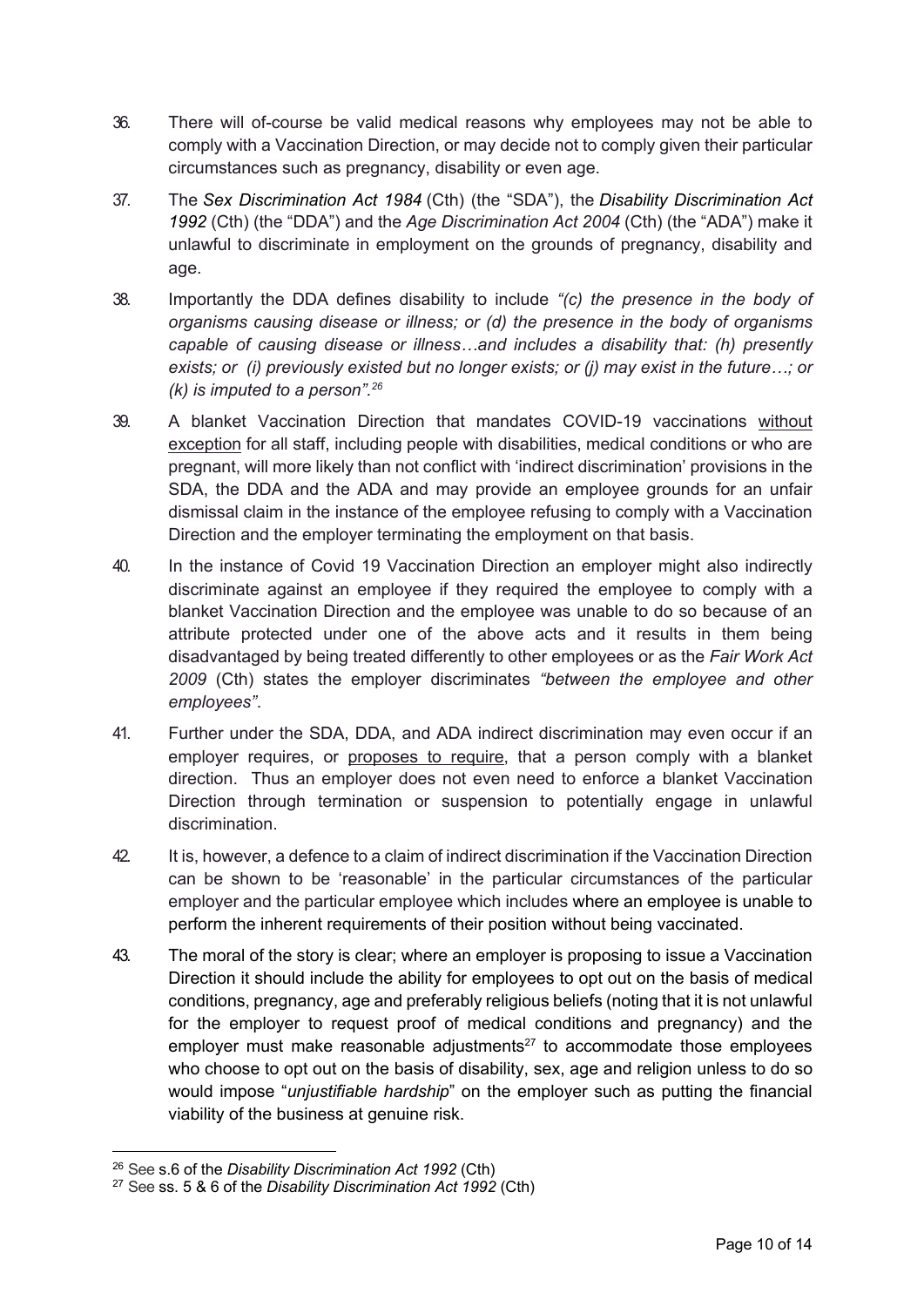- 44. Such accommodations might include but not be limited to enforcing social distancing and good hygiene practices, dividing the workplace into vaccinated and unvaccinated zones, prohibiting staff from one zone from interacting with staff from another zone, requiring the wearing of personal protective equipment ('PPE') such as masks when interaction occurs between these zones.
- 45. Further where the work environment is one in which a Health Order applies or in particular deals with the vulnerable and would put those persons at extreme risk then the employer would appear to be justified in not making exceptions on the basis of disability, sex, age and religion and would be entitled to rely upon the "unjustifiable hardship" defence in the ADA.
- 46. Also s.48 of the ADA does *"not render it unlawful for a person to discriminate against another person on the ground of the other person's disability if: (a) the person's disability is an infectious disease; and (b) the discrimination is reasonably necessary to protect public health."* It seems patiently clear that Covid 19 comes within the definition of an *"infectious disease"* for the purposes of this defence but unfortunately the term *"public health"* is not defined within the ADA and at this time little if any case law deals with the application of this section.
- 47. One rather dated case that does deal with s.48 of the ADA is *Beattie (on behalf of Kiro and Lewis Beattie) v Maroochy Shire Council* [1996] HREOCA 40 (20 December 1996) which determined that the defence was available to the Council who chose to exclude children from a child care centre who had not received standard immunisations vaccinating them against measles, diphtheria, whooping cough and poliomyelitis.
- 48. As this case again dealt with an employer dealing with vulnerable clients and the extent of the term *"public health"* is yet to be determined caution should be exercised by any employer in seeking rely upon a s.48 defence to a discrimination claim from a worker refusing to comply with a Vaccination Direction on the grounds of disability, pregnancy, age or religious in an 'ordinary' workplace.

#### **Can a vaccinated worker refuse to work with an unvaccinated worker?**

- 49. Section 84 of the *Work Health and Safety Act (Cth)* 2011 allows that *"A worker may cease, or refuse to carry out, work if the worker has a reasonable concern that to carry out the work would expose the worker to a serious risk to the worker's health or safety, emanating from an immediate or imminent exposure to a hazard."*
- 50. It is to be noted that the right of the worker to cease or refuse to carry work is premised on there being an immediate or imminent exposure to a hazard and this right would not appear to extend to simply working in or near another worker in an ordinary workplace who was unvaccinated, unless the other worker was known to be infected or a close contact of others who were still infected with the Covid 19 virus and had not undergone testing or was continuing to work in the workplace not having received a negative test result.
- 51. Leaving the unlikely scenario of an infected worker or untested close contact continuing to work in the workplace the answer to this question remains to be determined and is yet again dependent on the circumstances of the workplace.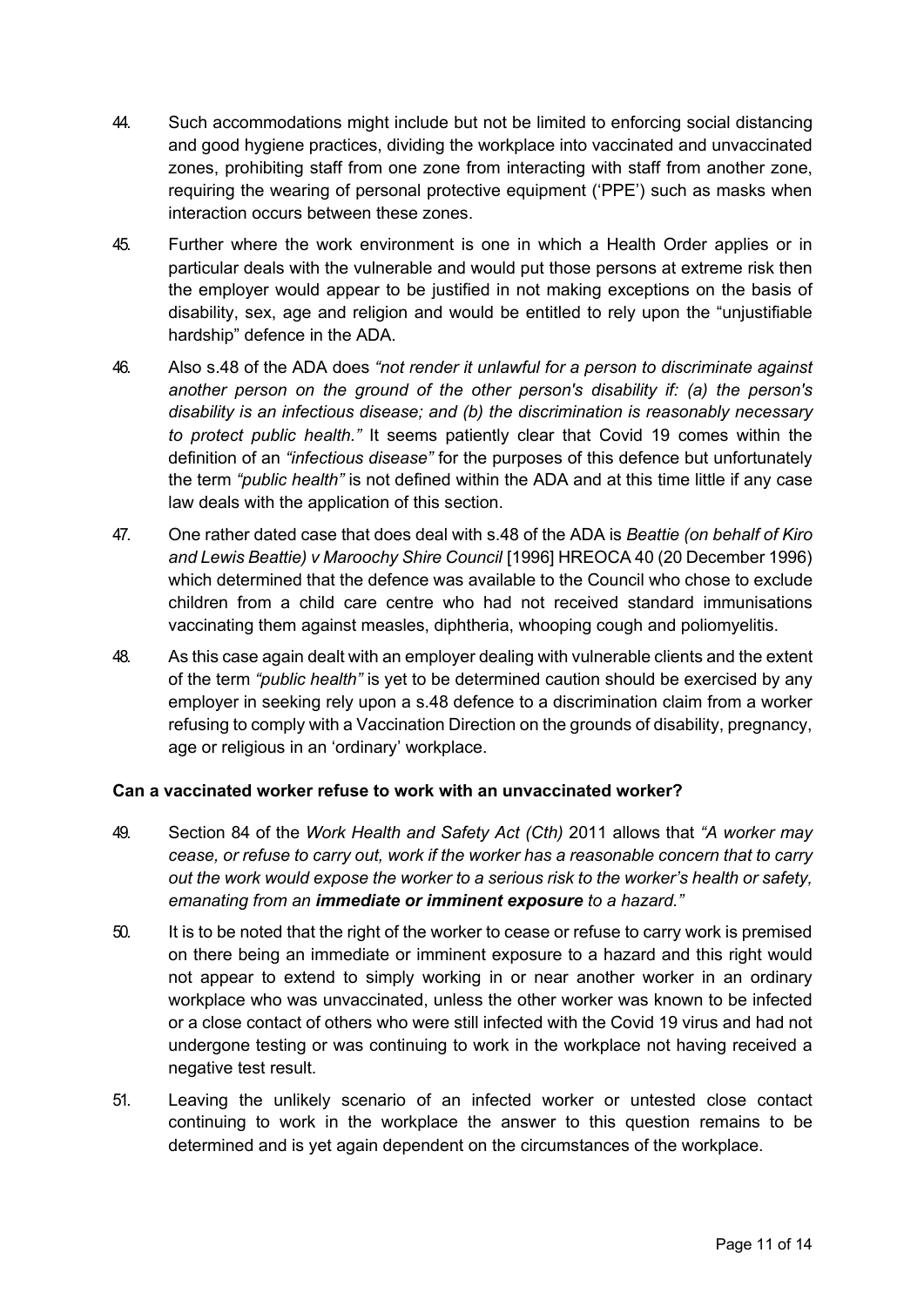52. However, where the workplace is a high risk workplace of the nature of a hospital, medical centre, doctors surgery, vaccination centre, quarantine centre or an ambulance service with frequent potential exposure to the Covid 19 virus the particular circumstance of such workplaces would appear justify a worker ceasing or refusing to carry work due to the imminent risk of exposure to the Covid 19 virus.

#### **What steps should an Employer take if they are considering issuing a Vaccination Direction?**

- 53. Section 17 of the *Work Health and Safety Act (Cth)* 2011 imposes a duty on an employer "*to ensure health and safety requires the person: (a) to eliminate risks to health and safety, so far as is reasonably practicable and (b) if it is not reasonably practicable to eliminate risks to health and safety, to minimise those risks so far as is reasonably practicable.*
- 54. As with all potential health and safety hazards in the workplace the employer should begin by performing a risk assessment of their workplace<sup>28</sup> to (i) determine the likelihood of Covid 19 entering their workplace; and (ii) the consequences of Covid 19 entering their workplace; and (iii) what effective controls other than a Vaccination Direction could be put in place to control the risk of Covid 19 and the extent to which those controls are likely to be effective in eliminating the risk of Covid 19 infection or mitigating against the risk of Covid 19 infection or isolating the risk of Covid 19 infection or, the least preferable option, of protecting against the risk of Covid 19 infection using PPE.
- 55. Safe Work Australia has published a National Guide for Safe Workplaces Covid 1929 and specify factors that an employer in performing a risk assessment should;
	- *identify all of the activities or situations where people in the workplace may contract COVID-19 from each other or from a surface*
	- *assess the level of risk that people in these activities or situations may contract and spread COVID-19 in the workplace.*
	- *The level of risk associated with exposure to COVID-19 may not be the same for all businesses and will depend on a range of factors, including the geographic location, business size, workforce demographics and characteristics (such as whether the business has any vulnerable workers), as well as:*
		- o *the nature of the workplace, such as whether it is a factory, an office, a construction site*
		- o *the work tasks and activities undertaken at the workplace, for example is there significant interaction with customers, do any work tasks require workers to be in close proximity to be carried out safely*

<sup>&</sup>lt;sup>28</sup> Information on conducting risk assessments can be found at https://www.safeworkaustralia.gov.au/covid-19-information-workplaces/industry-information/generalindustry-information/risk-assessment?tab=tab-toc-employer and at

https://www.safeworkaustralia.gov.au/doc/key-considerations-undertaking-risk-assessment-covid-19 <sup>29</sup> See https://www.safeworkaustralia.gov.au/sites/default/files/2020-

<sup>10/</sup>National%20guide%20for%20safe%20workplaces%20–%20COVID-19\_1.pdf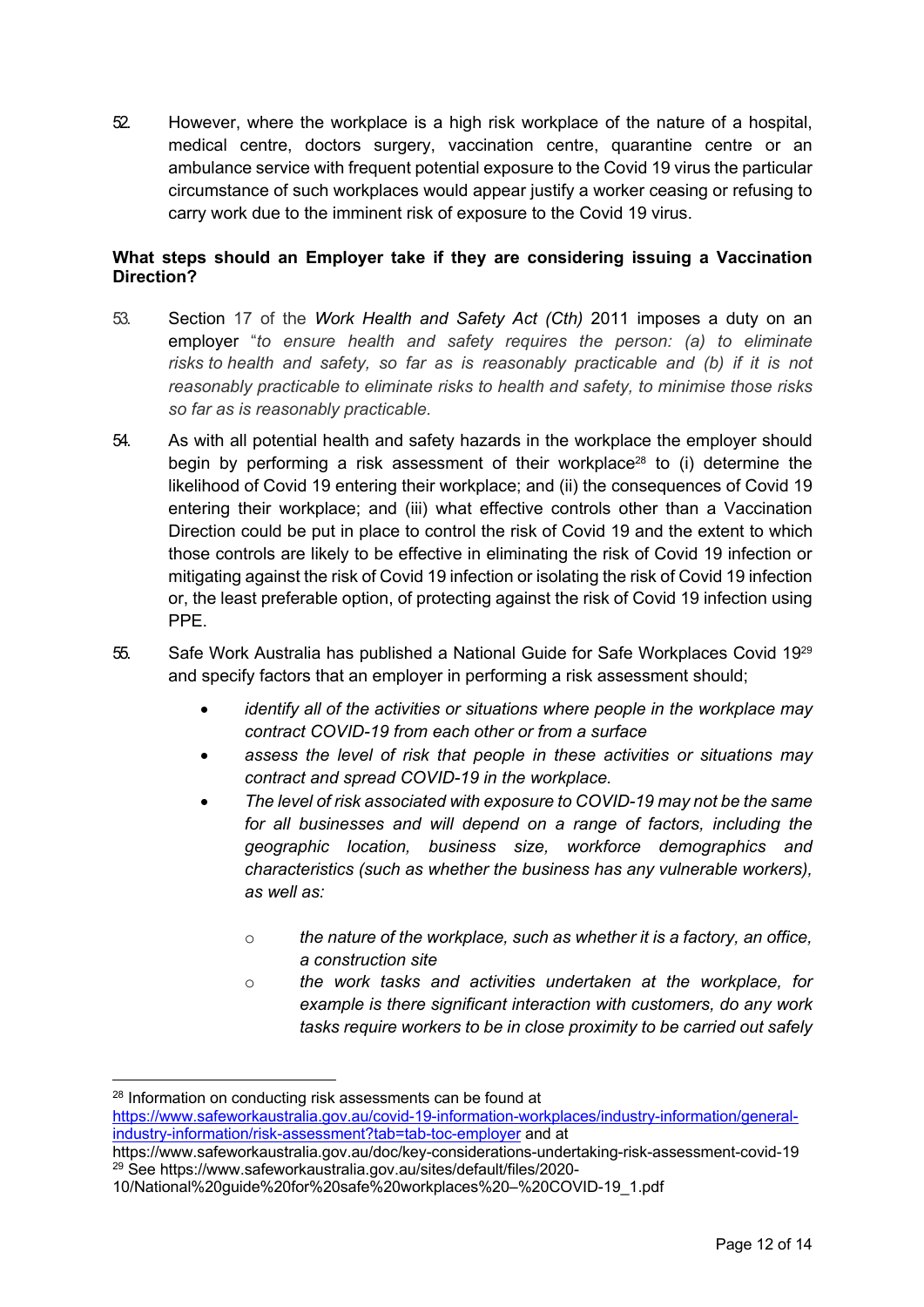- o *the working arrangements of the workers, for example is there shift work involved, do workers share facilities and break times.*
- *determine what control measures are reasonably practicable to eliminate or minimise the risk of exposure to COVID-19.*
- 56. Other factors the writer is of the opinion the employer should assess before issuing a Vaccination Direction are:
	- (a) Does an inherent requirement that employee's position requires them to (i) be in a particular place and dealing or working in close proximity with particular persons and (ii) because they have not been vaccinated they are exposed to higher risk of infection and pose a risk to the health and safety of other workers and other persons, particularly where those other workers or persons are vulnerable?
	- (b) Do your workers frequently deal with large numbers of different people from outside the workplace either in numerous locations outside the workplace or in the workplace itself, in the course of preforming their normal employment duties, and will they more probably than not come into contact with the Covid 19 virus and therefore be more likely to spread the virus when in the workplace?
	- (c) If reasonably practicable, given the nature of the work and the workplace, would the wearing of personal protective equipment ('PPE') such as masks, enforcing social distancing, hand sanitisation and dividing the workplace into zones prohibiting staff from one zone from interacting with staff from another zone be effective in protecting the health and safety of workers, visitors and clients particularly where another worker or client is known to be a vulnerable person due to pre-existing medical conditions or compromised immune systems?
- 57. Where the answers to (a) & (b) above are yes and the answer (c) above is no, then and perhaps only then, an employer may, in order to discharge their duty under s.19 of the *Work Health and Safety Act (Cth)* 2011, be justified in issuing a lawful and reasonable direction that their workforce be vaccinated but this decision ultimately turns on the individual circumstances of each workplace, the workers and the environment in which an employer operates.
- 58. Importantly where a decision is made to issue a Vaccination Direction the employer should;
	- (i) consult with the workforce first before issue the Vaccination Direction and take their concerns into consideration; and
	- (ii) develop and publish a policy setting out the requirements of both vaccination and where relevant Covid 19 testing; and
	- (iii) ensure the policy and the direction includes the ability for employees to opt out on the basis of medical conditions, pregnancy, age and preferably religious beliefs; and